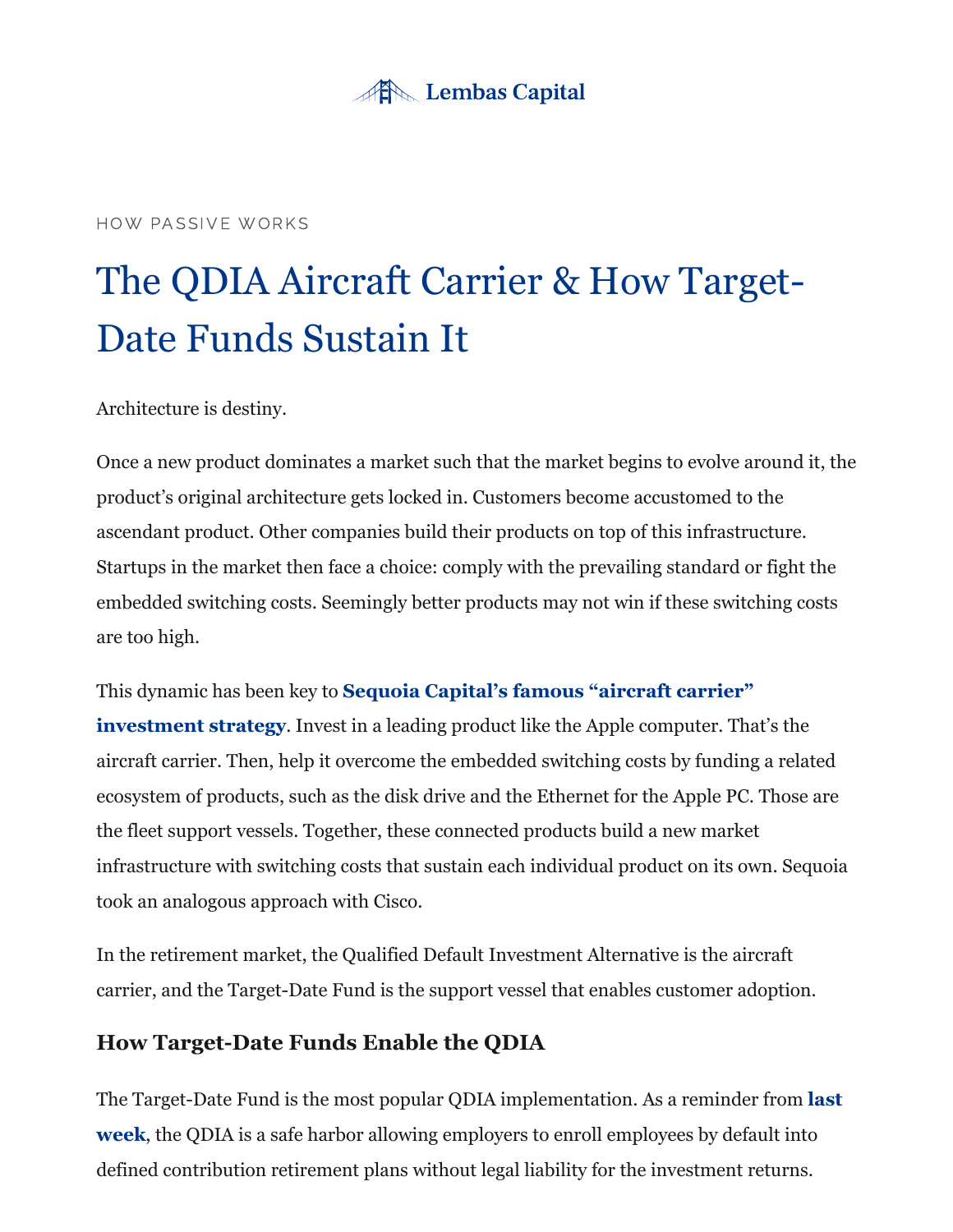Target-Date Funds are architected quite simply. Modern Portfolio Theory posits that stocks are riskier than bonds but earn higher returns over time. So TDFs put younger investors, who can weather short-term risks, more into stocks; elderly investors are weighted more heavily into bonds.

| <b>Asset allocation</b> |                                                                            |                                                                     |                                                                     |                                                                     |                                                                     |
|-------------------------|----------------------------------------------------------------------------|---------------------------------------------------------------------|---------------------------------------------------------------------|---------------------------------------------------------------------|---------------------------------------------------------------------|
|                         | Vanguard Target Retirement<br>2015                                         | Vanguard Target Retirement<br>2020                                  | Vanguard Target Retirement<br>2025                                  | Vanguard Target Retirement<br>2030                                  | Vanguard Target Retirement<br>2035                                  |
| As-of date              | 06/30/2020                                                                 | 06/30/2020                                                          | 06/30/2020                                                          | 06/30/2020                                                          | 06/30/2020                                                          |
| <b>Stocks</b>           | 34.89%                                                                     | 48.98%                                                              | 59.08%                                                              | 66.83%                                                              | 74.47%                                                              |
| <b>Bonds</b>            | 63.58%                                                                     | 49.49%                                                              | 39.37%                                                              | 31.54%                                                              | 23.99%                                                              |
| Short-term investments  | 1.53%                                                                      | 1.53%                                                               | 1.55%                                                               | 1.63%                                                               | 1.54%                                                               |
| Other                   | $\frac{1}{2}$                                                              | $\overline{\phantom{a}}$                                            | $\overline{\phantom{a}}$                                            | $\overline{\phantom{a}}$                                            | $\overline{\phantom{a}}$                                            |
| Ten largest holdings    |                                                                            |                                                                     |                                                                     |                                                                     |                                                                     |
|                         | Vanguard Target Retirement<br>2015                                         | Vanguard Target Retirement<br>2020                                  | <b>Vanguard Target Retirement</b><br>2025                           | Vanguard Target Retirement<br>2030                                  | Vanguard Target Retirement<br>2035                                  |
| As-of date              | 06/30/2020                                                                 | 06/30/2020                                                          | 06/30/2020                                                          | 06/30/2020                                                          | 06/30/2020                                                          |
|                         | Vanguard Total Stock Market<br>Index Fund Investor Shares                  | Vanguard Total Stock Market<br>Index Fund Investor Shares           | Vanguard Total Stock Market<br>Index Fund Investor Shares           | Vanguard Total Stock Market<br>Index Fund Investor Shares           | Vanguard Total Stock Market<br>Index Fund Investor Shares           |
| $\overline{2}$          | Vanguard Total International<br>Stock Index Fund Investor<br><b>Shares</b> | Vanguard Total International<br>Stock Index Fund Investor<br>Shares | Vanguard Total International<br>Stock Index Fund Investor<br>Shares | Vanguard Total International<br>Stock Index Fund Investor<br>Shares | Vanguard Total International<br>Stock Index Fund Investor<br>Shares |

## **Fig 1. Vanguard allocates Target-Date Funds to passive vehicles**

## *Source:* **[Vanguard Fund Comparison](https://investor.vanguard.com/mutual-funds/list#/mutual-funds/asset-class/month-end-returns)**

As you can see, Vanguard invests its clients into just two passive equity funds: one for the US public market and one for the non-US public market. Not pictured are three bond funds with a similar approach. Everyone is in the same boat.

What's interesting is just how heavily adopted these products have become.

## **Fig 2. Age-based equity allocations among Vanguard retail investors**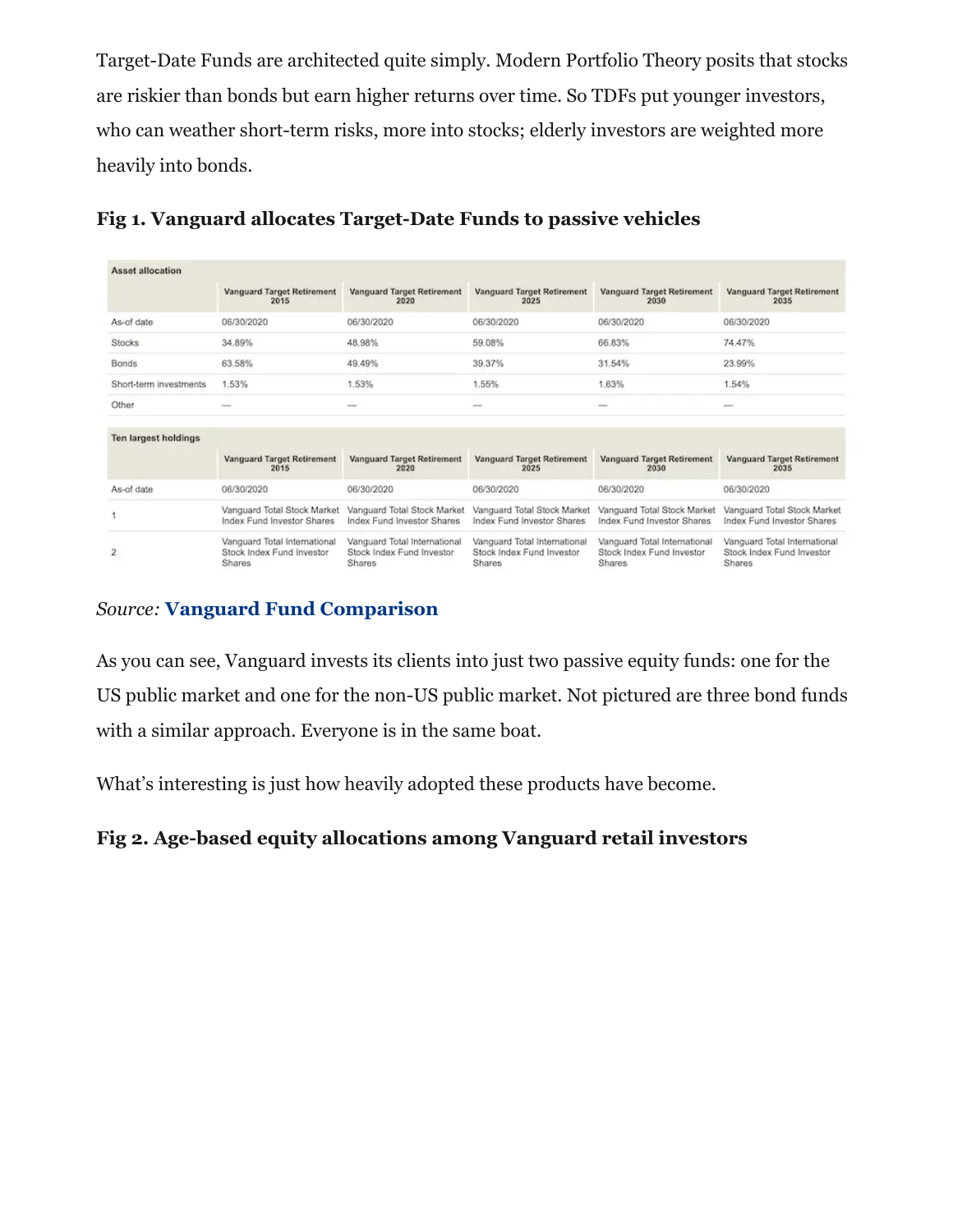

#### *Source:* **[Vanguard, Risk-taking Across Generations \(2018\)](https://pressroom.vanguard.com/nonindexed/Research-Risk-taking-across-generations-072418.pdf)**

The purple line shows the model Target-Date Fund allocation, and the dark gray line shows the median household's actual asset allocation. Note how the median Millennial and Gen X households closely mimic the TDF model, while the older generations do not. This shows that TDFs are much more widely adopted by younger generations, whose employers have enrolled them by default. As time goes on, these younger generations will make more retirement contributions into their TDFs and, thus, deposit more into passive equity funds. Meanwhile, the older generations will fund their golden years by selling retirement assets, which include more active equity funds.

## **Target-Date Funds Choose Passive Investing For You**

Investors who argue, rightly or wrongly, that others should allocate more to active funds are arguing at the wrong level of abstraction. It doesn't matter if the stock market seems overvalued or undervalued. So long as people make deposits into their retirement accounts, those accounts will allocate to passive equity funds. Passive investing is now embedded into our retirement infrastructure.

#### **Fig 3. The rise of passive over active investing**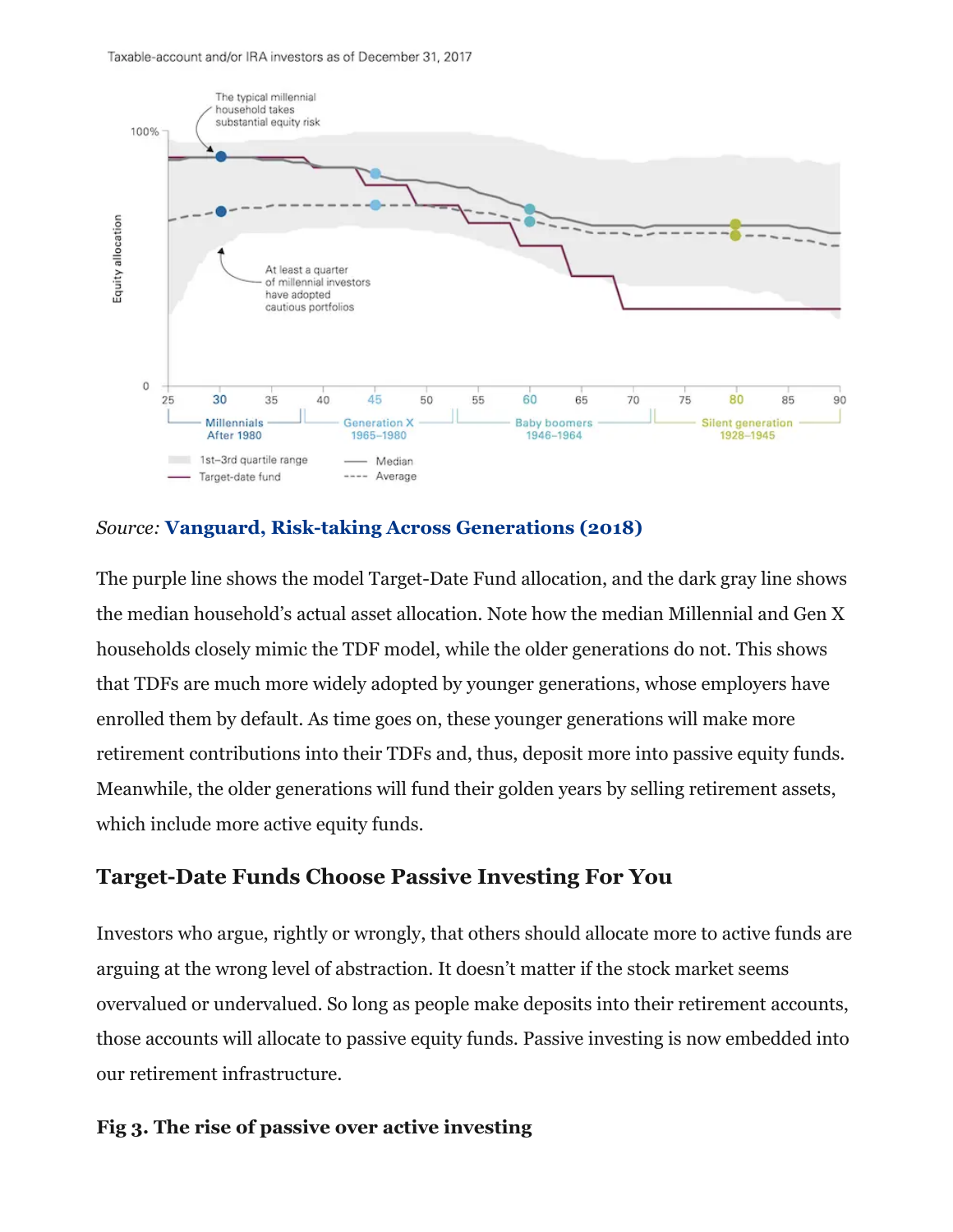

#### *Source:* **[Morningstar](https://www.morningstar.com/insights/2019/06/12/asset-parity)**

Last year, US passive mutual funds surpassed active funds in assets under management. The oft-cited reasons are that passive funds offer **[cheaper](https://www.bloomberg.com/opinion/articles/2019-10-01/passive-investing-vs-active-investing-which-is-bigger?sref=gjDMrCPN)** and **[tax-advantaged](https://papers.ssrn.com/sol3/papers.cfm?abstract_id=3070717)** exposure compared to active funds. An equally important reason is that they became the default retirement product.

What could change this state of affairs?

Again, the QDIA is the aircraft carrier, and it would take incredible force to change its direction. We've seen no sign of that so far. Quite the opposite, policy makers reinforced the existing system with the recently passed **[SECURE Act](https://en.wikipedia.org/wiki/SECURE_Act_of_2019)**. They see the current approach as the most credible solution to our retirement savings shortfall.

A significant move away from passive public equity funds would therefore have to come from the Target-Date Fund allocators themselves. But do you see Vanguard suddenly pulling an about-face and favoring active investing over passive investing? It doesn't seem likely. Private equity funds, however, are a distinct possibility on the horizon.

### **Private Equity Enters Stage Left**

Private equity funds have been lobbying for access to Target-Date Fund assets since at least 2012. Their reasoning has been that illiquid investments have tended to outperform liquid [ones and that retirees should profit from these enhanced outcomes.](https://www.economicpolicyresearch.org/images/Retirement_Project/Retirement_Security_Guaranteed_digital.pdf) **One early**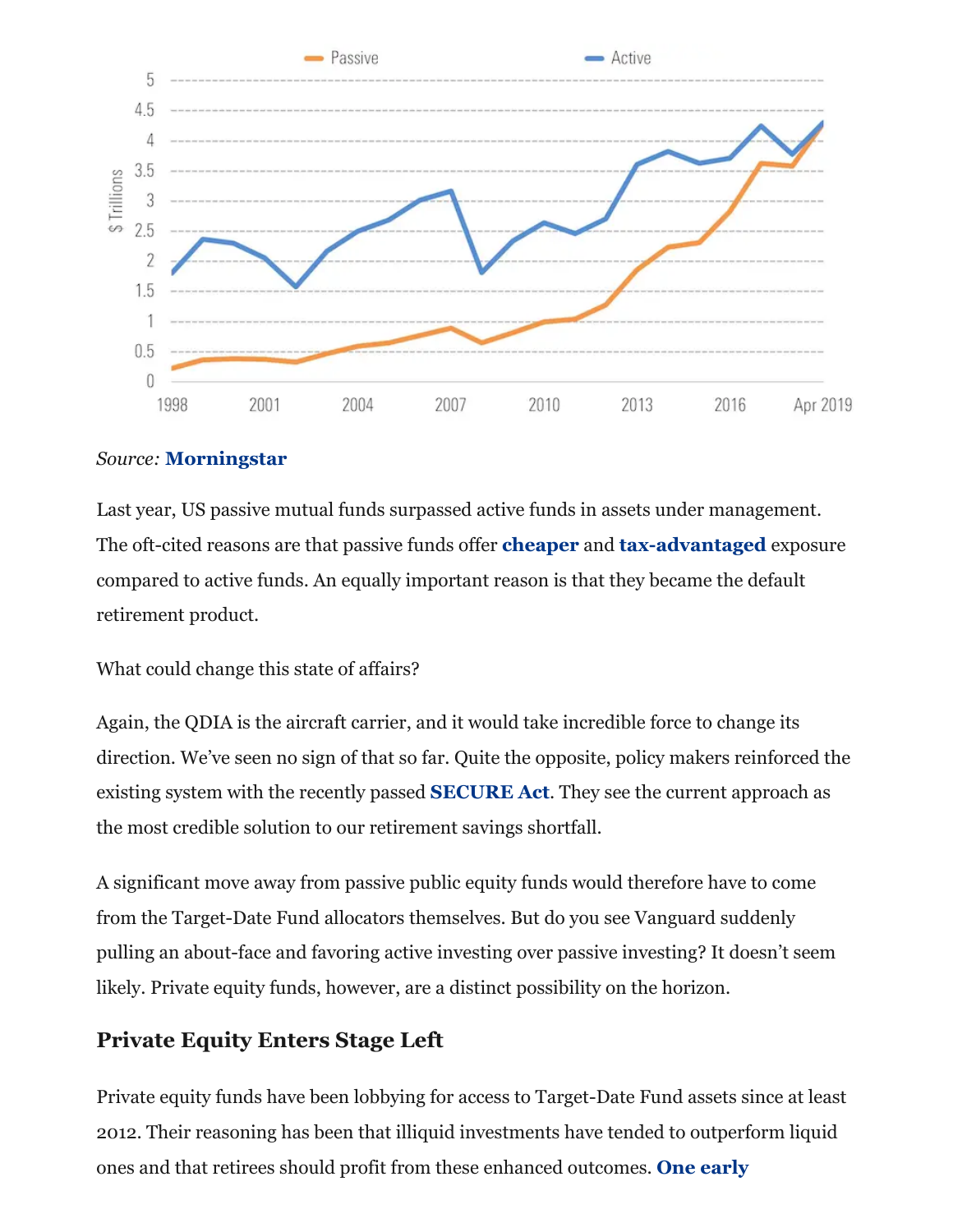**proposal** [suggested replacing defined contribution plans \(read: TDFs\) with def](https://www.economicpolicyresearch.org/images/Retirement_Project/Retirement_Security_Guaranteed_digital.pdf)ined benefit plans invested partially in private equity. The more recent push has been to keep defined contribution plans and to redirect TDF assets into private equity. Over the past few years, organizations like the **[Georgetown Center for Retirement Initiatives](https://cri.georgetown.edu/research/)** and the **[Institute for Private Capital](http://uncipc.org/index.php/research/)** have published studies supporting the investment of [retirement savings into private equity. Perhaps seeing the writing on the wall,](https://www.wsj.com/articles/vanguard-broadens-reach-with-entry-into-private-equity-11580909400) **Vanguard unveiled plans to launch a private equity fund** in February 2020.

This institutional momentum came to a head earlier this summer. In a private letter judgment, the **[Department of Labor ruled](https://www.dol.gov/agencies/ebsa/about-ebsa/our-activities/resource-center/information-letters/06-03-2020)** that defined contribution plan allocators may invest retirees' assets (read: TDFs) into private equity. The floodgates have been opened, and the rush is on.

The retirement capital flow infrastructure of the 2010s piped assets from defined contribution plans to Target-Date Funds to passive public equity funds. The 2020s present a more complicated picture. The system faces a stress test as the Boomer generation retires, and private equity may steal allocation away from passive public equity.

Next week, I'll give some thoughts on navigating potential macro impacts and on finding alpha opportunities at the micro level. This could be quite a sea change, so all investors should make sure that their funds are well-positioned for this capital flow environment.

*Special thanks to Mike Green of Logica for his work and commentary on retirement flows and passive investing.*

**[Download a PDF of this memo](https://lembascapital.com/library/wp-content/uploads/2020/08/Lembas-Capital-How-US-Retirement-Savings-Defaulted-to-Passive-Investing.pdf)** [Download](https://lembascapital.com/library/wp-content/uploads/2020/08/Lembas-Capital-How-US-Retirement-Savings-Defaulted-to-Passive-Investing.pdf)

 $\leftarrow$